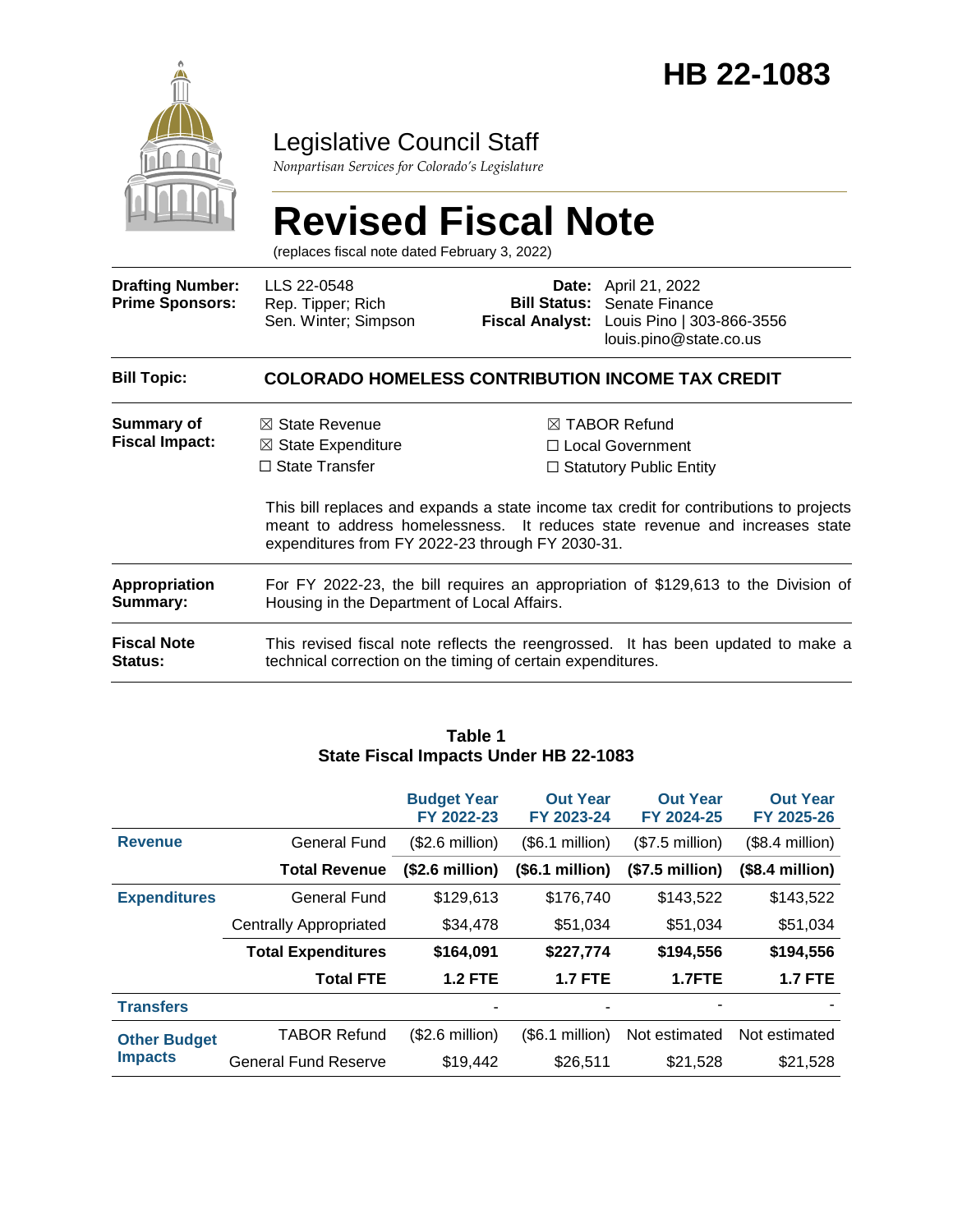### Page 2<br>April 21, 2022 **HB 22-1083**

#### **Summary of Legislation**

Under current law, local enterprise administrators within the Office of Economic Development and International Trade (OEDIT) enterprise zone (EZ) program manage a state income tax credit available for taxpayers that make monetary or in-kind contributions to promote temporary, emergency, or transitional housing programs for homeless persons in Colorado enterprise zones. This bill moves the administration of the income tax credit to the Division of Housing (DOH) in the Department of Local Affairs (DOLA), expands the credit allowed, and makes the credit available in the entire state.

**Expanded tax credit.** Under the bill, taxpayers who make a monetary or in-kind contribution to an approved nonprofit organization or to an approved project administered by the nonprofit organization are allowed a state income tax credit equal to 25 percent of the total value of the contribution. In-kind contributions must be valued over \$5,000 and monetary contributions must be equal to or greater than \$100. If the approved nonprofit organization or project is in an underserved, rural county as defined by the Division of Housing, a taxpayer may claim a credit equal to 30 percent of the total value of the contribution. The credit may be carried forward for up to five years, and is available to individual and corporate taxpayers from 2023 through 2030.

The amount of income tax credits each approved nonprofit organization can issue per income tax year is \$750,000, while each approved project is capped at \$750,000 per tax year.

**Administration.** The DOH is required to review and approve nonprofit organizations and projects eligible to receive contributions. The DOH must post a list on their website of all the approved nonprofit organizations and projects by November 1, 2022 and on or before each year thereafter. Homeless programs previously approved by the Colorado Economic Development Commission are eligible to receive contributions unless specifically rejected by the DOH.

An approved nonprofit organization is required to maintain an accounting system to track contributions received by taxpayers. The DOH may specify what taxpayer information must be reported and can request an audit or financial report from the nonprofit organization. The nonprofit organization is also required to issue a tax credit certificate to each taxpayer that make an allowable contribution.

### **Background**

**Existing income tax credit.** Enterprise zone projects encourage community participation to revitalize designated areas in the state. Under current law, donors may contribute to an enterprise zone project that promotes temporary, emergency, or transitional housing programs for homeless persons and claim 25 percent of a cash donation or 12.5 percent for an in-kind donation as an income tax credit. Contributions are capped at \$100,000 per tax year. The enterprise zone administrator may charge a fee to organizations to oversee the program.

Data from the OEDIT estimates that 54 projects meant to promote eligible housing for the homeless within Colorado enterprise zones received contributions in 2020, the most recent data available. Of the 54 projects, approximately 14,178 taxpayers made a total of \$21.7 million in contributions in 2020, generating approximately \$5.4 million in state income tax credits. The median contribution to these projects was \$400, with contributions ranging from \$1 to \$450,000.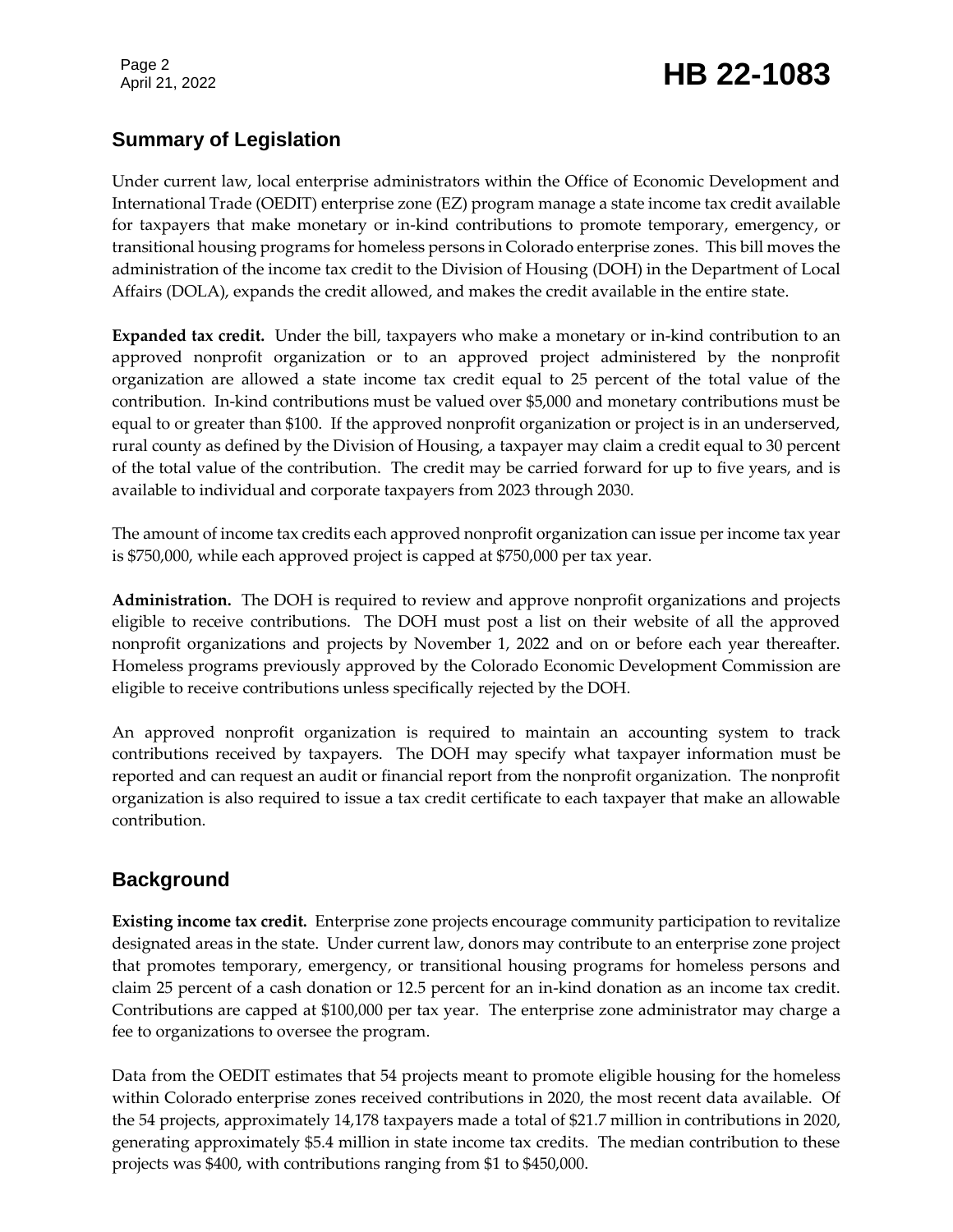The Office of the State Auditor (OSA) is required to evaluate all of the state's tax expenditures at least once every five years. The OSA published the enterprise zone contribution income tax credit evaluation report on July 21, 2021. The OSA report evaluated all the income tax credits available under Enterprise Zone Contribution program. The full report can be found here: [https://leg.colorado.gov/sites/default/files/2021\\_te16\\_enterprise\\_zone\\_contribution\\_credit.pdf.](https://leg.colorado.gov/sites/default/files/2021_te16_enterprise_zone_contribution_credit.pdf) The evaluation of the homeless contribution credit begins on page 27 of the report.

#### **State Revenue and Assumptions**

The bill is expected to reduce General Fund revenue by \$2.6 million in FY 2022-23, \$6.1 million in FY 2023-24, \$7.5 million in FY 2024-25, and by \$8.4 million annually from FY 2025-26 through FY 2030-31 when the credit is set to expire. The estimate for FY 2022-23 represents a half-year impact on an accrual accounting basis. The bill reduces individual and corporate income tax revenue, which is subject to TABOR.

These estimates are based on new contributions expected by making the income tax credit available statewide. Estimates are net of the General Fund revenue reductions expected under current law for the tax credit program administered by the OEDIT.

**Data and assumptions.** Revenue reductions under this bill are based on the following assumptions:

- This fiscal note assumes approximately 11,300 new contributions will be given to an approved nonprofit organization or program in 2023, an 80 percent increase from 2020. The amounts contributed by these taxpayers will track the same distribution as those that contributed to an EZ homeless project in 2020, adding approximately \$5.3 million to current levels. Contributions are expected to increase by another 15 percent in 2024 and continue to grow at a slower rate each year the income tax credit is available, following patterns of other new income tax credits.
- The fiscal note assumes most of the current homeless projects in an enterprise zone receiving contributions will be approved by the DOH and will continue to receive contributions at the same levels as the four-year average from 2017 through 2020 (\$5.2 million).
- Approximately 150 new nonprofit organizations and projects will seek approval to receive contributions beginning in 2023. The DOH currently administers the Colorado Homelessness Management Information System (COHMIS). COHMIS is a local system used to collect client-level data on the provisions of housing and services to homeless individuals, families, and persons at risk of homelessness. The U.S. Department of Housing and Urban Development requires communities receiving federal funding to use COHMIS. As of January 2022, approximately 134 nonprofit organizations manage about 600 programs that provide services to those experiencing homelessness. It is important to note that COHMIS does not include all homeless organizations and programs that may be eligible to seek approval from the DOH to receive contributions under this bill. The number of approved nonprofit organizations and projects is assumed to grow slightly each year as more organizations apply for the approval. Finally, COHMIS does not contain capital projects that might be constructed to perform operational campaigns or facilities that are used to provide administrative support for approved projects and would be eligible for the income tax credit in the bill.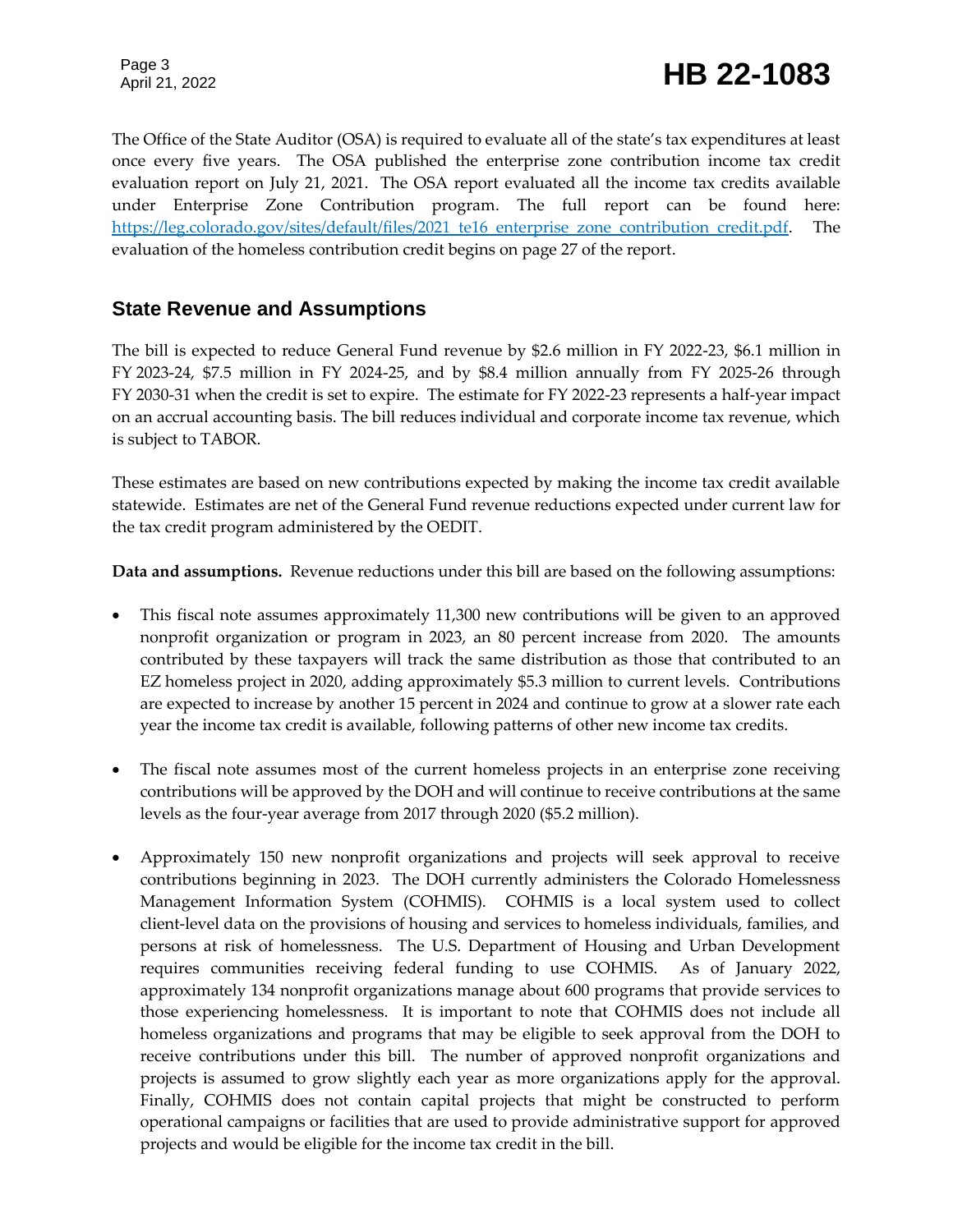Estimates for the tax credit assume that all credits will reduce tax liability in the first year that they are earned, rather than being carried forward to future tax years. To the extent that a taxpayers income tax liability is less than the credit amount, the revenue impact of the bill will be partially delayed into future fiscal years.

#### **State Expenditures**

The bill will increase General Fund expenditures by \$164,091 and 1.2 FTE in FY 2022-23, by \$227,774 and 1.7 FTE in FY 2023-24, and by \$194,556 and 1.7 FTE annually from FY 2024-25 through FY 2030-31. These costs, which are incurred in the Department of Revenue and the Division of Housing in DOLA, are summarized in Table 2 and described below.

| <b>Cost Components</b>                    | FY 2022-23     | FY 2023-24     | FY 2024-25     | FY 2025-26     |
|-------------------------------------------|----------------|----------------|----------------|----------------|
| <b>Department of Revenue</b>              |                |                |                |                |
| GenTax Programming and<br>Testing         |                | \$33,218       |                |                |
| Office of Research and Analysis           |                | \$6,400        | \$6,400        | \$6,400        |
| <b>DOR Subtotal</b>                       |                | \$39,618       | \$6,400        | \$6,400        |
| <b>Department of Local Affairs</b>        |                |                |                |                |
| <b>Personal Services</b>                  | \$83,268       | \$126,072      | \$126,072      | \$126,072      |
| <b>Operating Expenses</b>                 | \$1,080        | \$1,530        | \$1,530        | \$1,530        |
| <b>Capital Outlay Costs</b>               | \$12,400       |                |                |                |
| <b>Other Costs</b>                        | \$32,865       | \$9,520        | \$9,520        | \$9,520        |
| Centrally Appropriated Costs <sup>1</sup> | \$34,478       | \$51,034       | \$51,034       | \$51,034       |
| FTE - Personal Services                   | 1.2 FTE        | 1.7 FTE        | 1.7 FTE        | 1.7 FTE        |
| <b>Subtotal</b>                           | \$164,091      | \$188,156      | \$188,156      | \$188,156      |
| Total                                     | \$164,091      | \$227,774      | \$194,556      | \$194,556      |
| <b>Total FTE</b>                          | <b>1.2 FTE</b> | <b>1.7 FTE</b> | <b>1.7 FTE</b> | <b>1.7 FTE</b> |

#### **Table 2 Expenditures Under HB 22-1083**

*1Centrally appropriated costs are not included in the bill's appropriation.*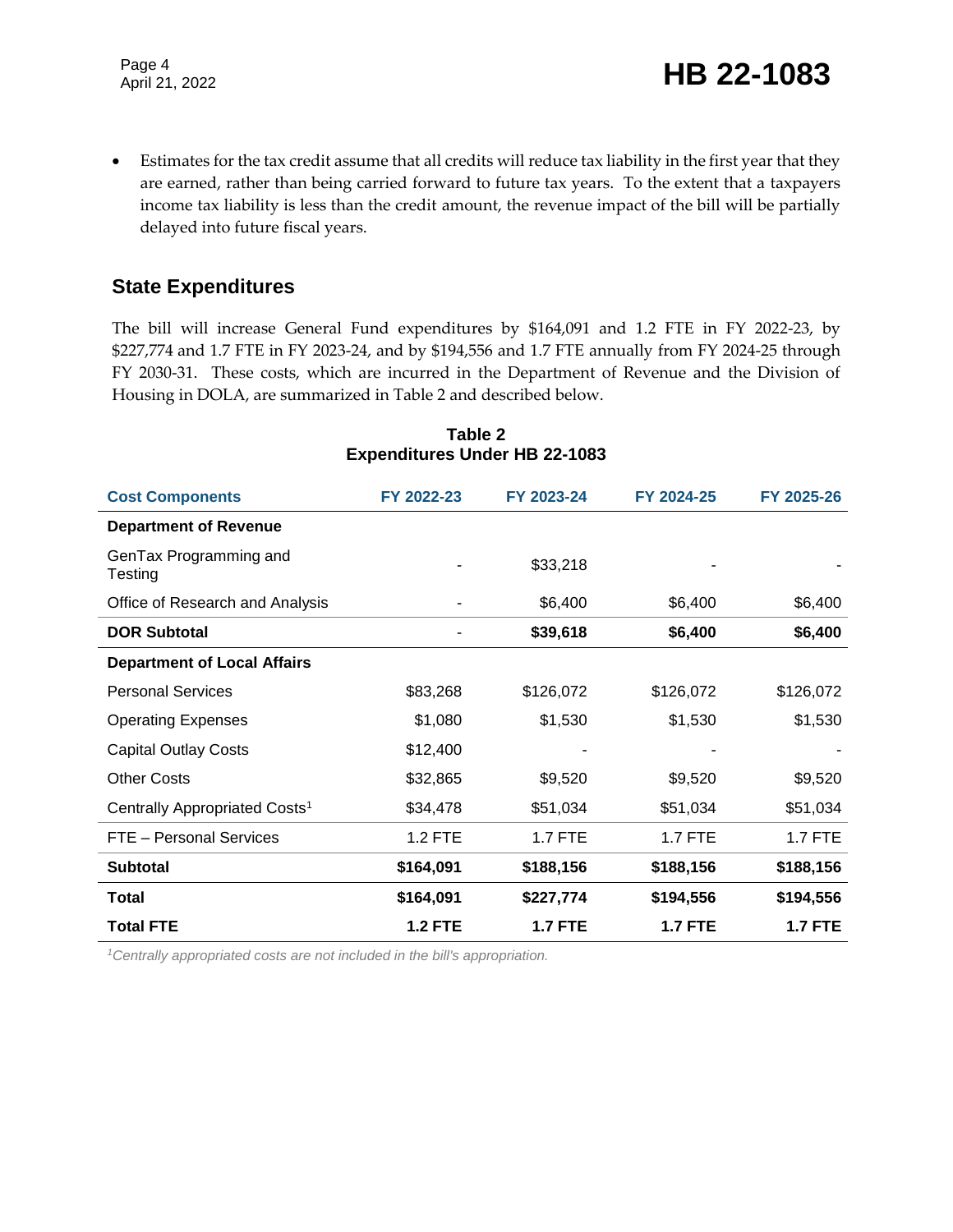## Page 5<br>April 21, 2022 **HB 22-1083**

**Department of Revenue**. This bill requires one-time costs in FY 2023-24 for development, programming, and testing for the department's GenTax software system, which includes maintenance and support of \$6,750 for 30 hours at \$225 per hour. The Systems Support Office will require \$21,000 for development and testing. Business user acceptance testing is necessary to ensure the changes made to the computer system work as intended, requiring \$25.20 per hour for 200 hours for a one-time cost of \$5,040 in FY 2023-24. Finally, the bill requires changes to four income tax forms prepared by the Department of Personnel and Administration. These changes are expected to cost \$428 and this funding is to be reappropriated to DPA.

The Office of Research and Analysis, located within the EDO, requires \$6,400 in funding to map new schedule data and fields, representing 200 hours of work at \$32.00 per hour, in FY 2023-24 and future years.

**Department of Local Affairs, Division of Housing.** The DOH will require \$164,091and 1.2 FTE in FY 2022-23 and \$188,156 and 1.7 FTE annually from FY 2023-24 through FY 2030-31 to manage and coordinate all aspects of the income tax credit program. FY 2022-23 includes hiring a Community and Economic Development Coordinator to conduct the required stakeholder engagement and develop program guidelines. FY 2022-23 also includes OIT costs to develop a database that will accept applications and store all program evaluation data. The DOH expects the application portal will be developed in Salesforce. Table 2 includes the cost of three Salesforce licenses. In addition, the DOH will require a Program Assistant to coordinate and review applications.

**Centrally appropriated costs.** Pursuant to a Joint Budget Committee policy, certain costs associated with this bill are addressed through the annual budget process and centrally appropriated in the Long Bill or supplemental appropriations bills, rather than in this bill. These costs, which include employee insurance and supplemental employee retirement payments, are shown in Table 2.

### **Other Budget Impacts**

**TABOR refunds.** The bill is expected to decrease the amount of state revenue required to be refunded to taxpayers by the amounts shown in the State Revenue section above. This estimate assumes the December 2021 LCS revenue forecast. A forecast of state revenue subject to TABOR is not available beyond FY 2023-24. Because TABOR refunds are paid from the General Fund, decreased General Fund revenue will lower the TABOR refund obligation, but result in no net change to the amount of General Fund otherwise available to spend or save.

**General Fund reserve.** Under current law, an amount equal to 15 percent of General Fund appropriations must be set aside in the General Fund statutory reserve beginning in FY 2022-23. Based on this fiscal note, the bill is expected to decrease the amount of General Fund held in reserve by \$19,442 in FY 2022-23 and \$26,511 annually from FY 2023-24 to FY 2030-31, which will increase the amount of General Fund available for other purposes.

#### **Effective Date**

The bill takes effect 90 days following adjournment of the General Assembly sine die, assuming no referendum petition is filed.